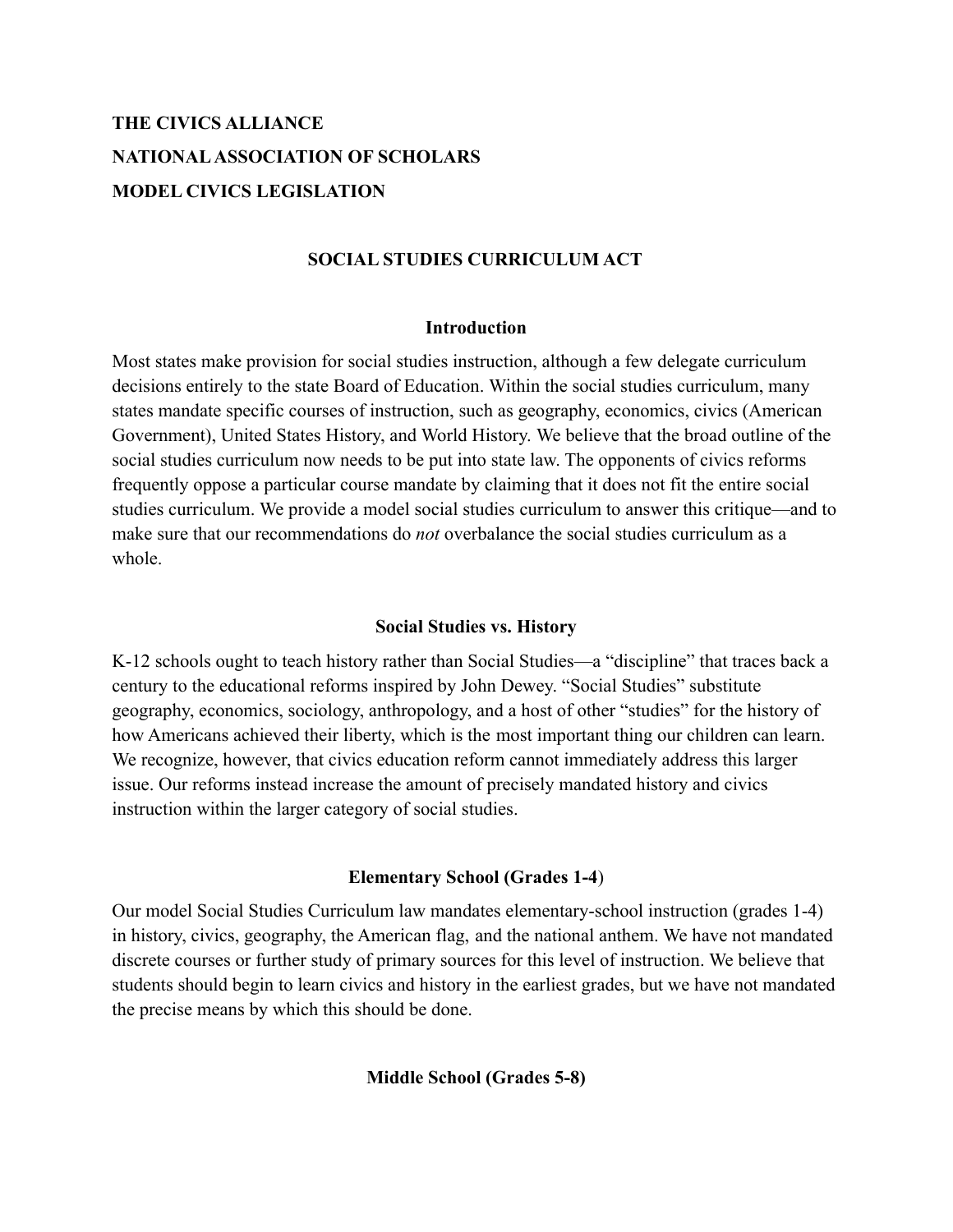Our model Social Studies Curriculum law mandates middle-school instruction (grades 5-8) in history and civics, including a one-semester civics education course; a one-semester course in United States history; a one-semester course in the history of Western Civilization; a one-semester course in State History to be taught in grade 8; and a one-semester course in economics, with emphasis on the free enterprise system and its benefits, to be taught in grade 8.

The dedicated instruction in civics, United States history, and Western Civilization should provide a foundation for more advanced instruction in these topics in high school (grades 9-12).

The dedicated instruction in State History and economics in grade 8 should complement social studies instruction in high school.

### *State History*

Existing state legislation varies between not mentioning state history, mandating that state history be a component of social studies instruction, and mandating stand-alone courses in state history, sometimes as a course taught in high school. 23 states have passed laws mandating state history instruction in some form.

We believe that students ought to learn the history of their state and that it ought to be taught as a discrete course. We are also mindful, however, that we should not suggest endless education mandates, and that we have already suggested mandating three years of instruction in the high school level, in Western Civilization History, United States History, and Civics Education (American Government). We believe students should learn State History, we believe it should be taught at as advanced a level as possible, but we do not wish to mandate its instruction in high school.

Our model Social Studies Curriculum therefore includes a mandate for a one-semester State History course to be taught in grade 8. We believe this would provide students with substantial instruction in State History, while avoiding too many mandates for high school instruction.

We commend states that already have mandated a year-long State History course and/or a high school State History course. Our model bill is a floor, not a ceiling, and should not be taken as censuring them.

We believe that State History ought to be taught in the same spirit as United States History and suggest that our model bill for United States History might be used also as a model for a State History bill. We have not, however, provided detailed model legislation for a State History course. Each state legislature should craft legislation appropriate for its own state's history.

*Free Enterprise*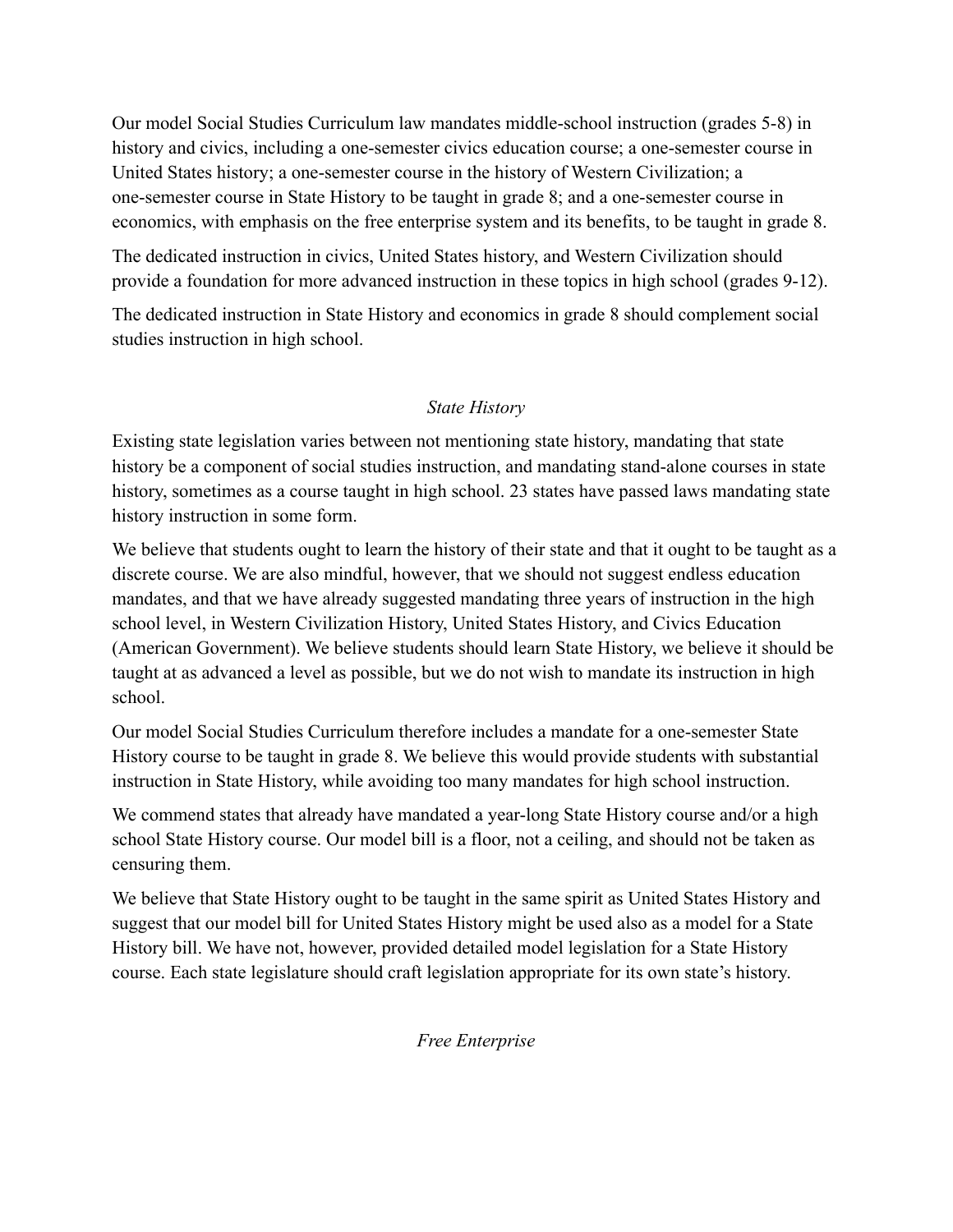Several states mandate that social studies curricula include instruction in the free enterprise system, sometimes as a discrete course. A great many more states include a broader mandate to teach economics.

As with State History, we are mindful that we have already suggested mandating three years of instruction in the high school level, in Western Civilization History, United States History, and Civics Education (American Government), and therefore we do not also include a high school mandate to study economics or free mandate.

Our model Social Studies Curriculum therefore includes a mandate for a one-semester course in economics, with emphasis on the free enterprise system and its benefits, to be taught in grade 8. We believe this would provide students with substantial instruction in economics and free enterprise, while avoiding too many mandates for high school instruction.

We commend states that have mandated more intensive and/or high-school level economics instruction, especially those that have framed that mandate to require instruction in the benefits of free enterprise. Our model bill is a floor, not a ceiling, and should not be taken as censuring them.

# **High School (Grades 9-12)**

## *Civics, United States History, and Western Civilization*

Our model Social Studies Curriculum law's heart is mandated one-year high school courses in Civics, United States History, and Western Civilization. Each of these will be described in detail in later chapters of model civics legislation.

Existing state legislation often mandates instruction in either "Civics" or "American Government." Our mandated Civics course corresponds to instruction under either name.

Existing state legislation usually mandates instruction in United States History. This mandate will have the least effect on the broader Social Studies Curriculum

Our mandate for a one-year course in Western Civilization replaces many existing state laws calling for instruction in World History. We will discuss the rationale for this change at greater length in the Western Civilization model legislation. In short, students need to learn an extended, coherent account of Western Civilization, from Athens, Jerusalem, and Rome to the present, to understand the nature of our ideals and institutions of liberty, how they came into existence, and what actions our forefathers took to preserve them. Extended instruction in the history of Western Civilization is an essential component of civics instruction.

Our model Social Studies Curriculum law directs all these classes to include substantial primary source instruction. Civics instruction ought to include primary sources—and the more students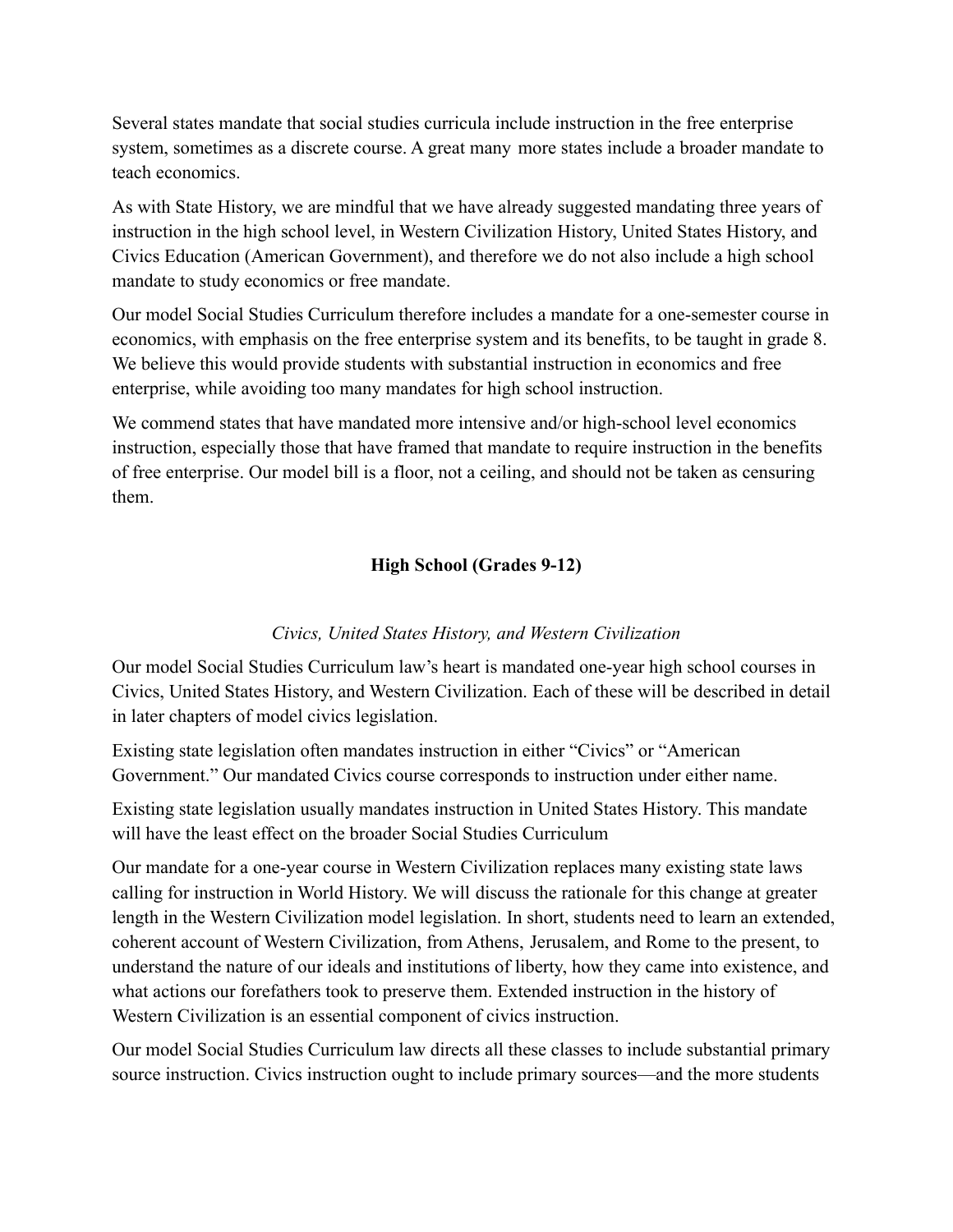read primary sources, the less activist educators can mislead them by providing false descriptions of those original writings.

### *Bible Literacy*

Several states allow for nondenominational instruction in Bible Literacy. We provide model legislation in a later chapter of model civics legislation for an elective course in the subject.

### *World History*

We do not mandate World History, or other courses that are currently part of high school social studies curricula. Neither do we forbid them—and because we have only mandated three years of social studies instruction, schools are still free to include a semester or a year of World History instruction. We would recommend that any such course focus on the history and culture of China and India, since these are the two rising powers of the world. Americans, once they have learned their own history and culture, would benefit from learning about the history and culture of these two great countries.

#### *Graduation*

Our model Social Studies Curriculum law requires students to *pass* their one-year high school courses in Civics, United States History, and Western Civilization, as a condition of receiving high school diplomas.

#### *Assessment*

We do not mandate external assessment of students as a condition of graduation, save for the Civics Literacy Assessment mentioned in a later chapter of our model civics legislation.

External assessment is a valuable means of checking to see whether schools actually have taught what they are required to do by state law.

External assessment also provides a powerful tool to state education bureaucrats, who might craft an external assessment that subverts legislative intent.

We therefore do not think we should include model legislation either requiring or prohibiting external assessment. Policymakers in each state should consider external assessment, but only if they are confident that they can craft a law that will not be abused by state education bureaucrats.

#### **College, Career, and Civic Life (C3) Framework for Social Studies State Standards**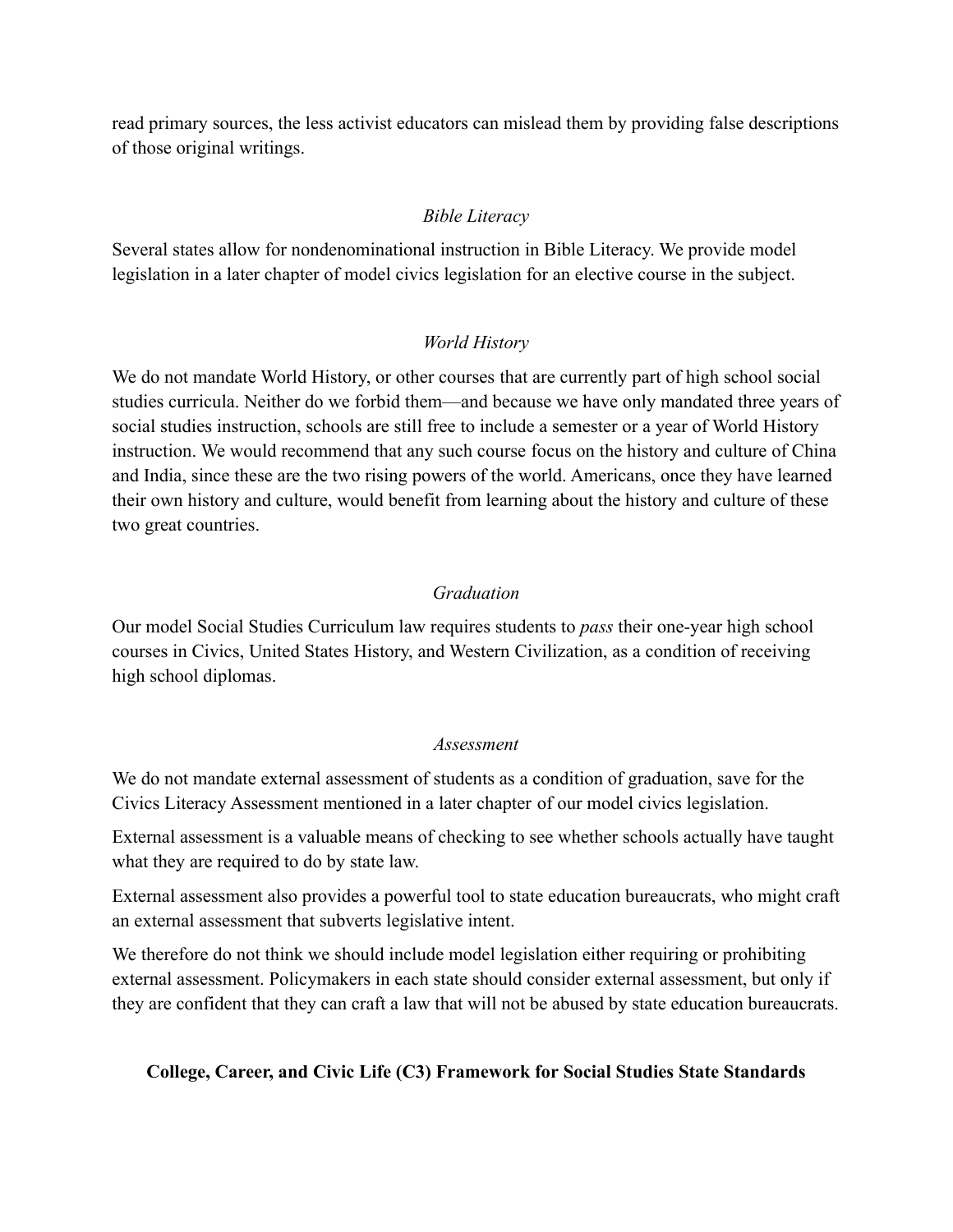Many states have adopted the *College, Career, and Civic Life (C3) Framework for Social Studies State Standards*. California and Maryland have done so by state statute. (See **Existing States Statutes** below.) The *C3 Framework* incorporates action civics into its basic structure:

**D4.8.9-12.** Apply a range of deliberative and democratic strategies and procedures to make decisions and take action in their classrooms, schools, and out-of-school civic contexts (*C3 Framework*, p. 62).

We therefore include an explicit ban on incorporating the *C3 Framework* into any public Social Studies State Standards, curricula, trainings, or other material.

# **Model Legislative Text**

### **SECTION A:**

(1) The governing body of any school district or public charter school shall require all students in grades 1-4 to take a program of instruction each year in social studies.

(2) The instruction listed in subsection (1) shall include knowledge of the workings of the federal, state, and local levels of government.

(3) The instruction listed in subsection (1) shall include the rights and responsibilities of citizens of our constitutional republic and of the State of [name].

(4) The instruction listed in subsection (1) shall include knowledge of the history of the secular and religious ideals and institutions of liberty, including political, religious, economic, social, and cultural liberty, in Western Civilization, the United States of America, and the State of [name], which emphasizes the good, worthwhile and best achievements of these ideals and institutions of liberty.

(5) The instruction listed in subsection (1) shall include knowledge of exemplary figures in Western Civilization, the United States of America, and the State of [name] who have fought to secure liberty for their fellow men.

(6) The instruction listed in subsection (1) shall include knowledge of the cultural heritage of Western Civilization, the United States of America, and the State of [name].

(7) The instruction listed in subsection (1) shall include knowledge of the geography of the United States of America and the State of [name].

(8) The instruction listed in subsection (1) shall include knowledge of the history and meaning of the American flag and the national anthem.

#### **SECTION B:**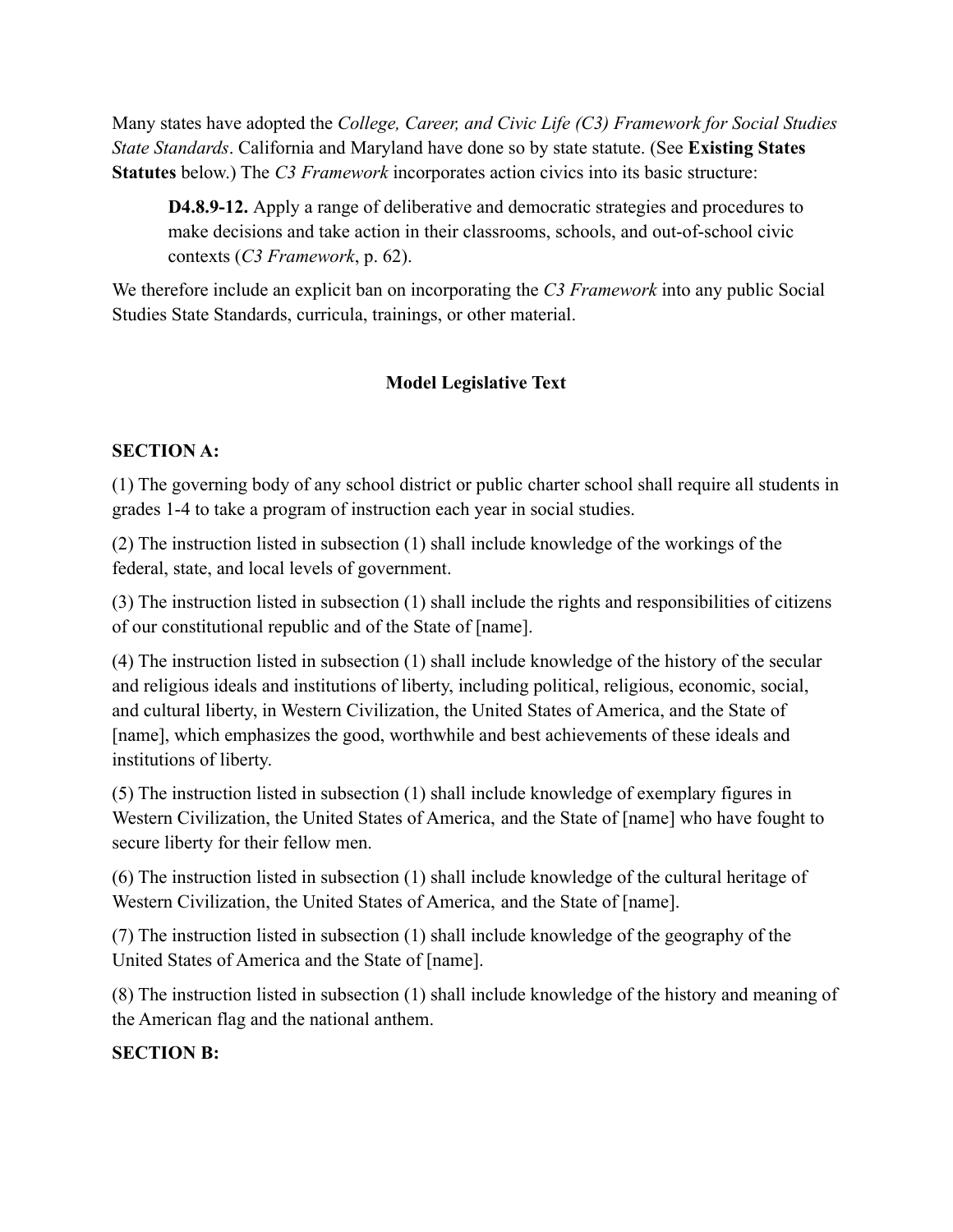(1) The governing body of any school district or public charter school shall require all students in grades 5-8 to take a program of instruction each year in social studies.

(2) The instruction listed in subsection (1) shall include a one-semester civics education course; a one-semester course in United States history; a one-semester course in the history of Western Civilization; a one-semester course in [name of state] history to be taught in grade 8; and a one-semester course in economics, with emphasis on the free enterprise system and its benefits, to be taught in grade 8.

(3) The instruction listed in subsection (1) shall include knowledge of the workings of the federal, state, and local levels of government.

(4) The instruction listed in subsection (1) shall include the rights and responsibilities of citizens of our constitutional republic and of the State of [name].

(5) The instruction listed in subsection (1) shall include knowledge of the history of the secular and religious ideals and institutions of liberty, including political, religious, economic, social, and cultural liberty, in Western Civilization, the United States of America, and the State of [name], which emphasizes the good, worthwhile and best achievements of these ideals and institutions of liberty, and which uses writings from prominent figures in Western civilization, such as Aristotle, John Locke, and Thomas Jefferson.

(6) The instruction listed in subsection (1) shall include knowledge of exemplary figures in Western Civilization, the United States of America, and the State of [name] who have fought to secure liberty for their fellow men, such as Epaminondas, Martin Luther, and George Washington.

(7) The instruction listed in subsection (1) shall include knowledge of the cultural heritage of Western Civilization, the United States of America, and the State of [name], and which uses writings from prominent figures in Western civilization, such as Homer, William Shakespeare, and Benjamin Franklin.

(8) The instruction listed in subsection (1) shall include knowledge of the history and meaning of the Declaration of Independence, the U.S. Constitution, the Emancipation Proclamation, the Gettysburg Address, and the constitution and laws of this state.

# **SECTION C:**

(1) The governing body of any school district or public charter school shall require all students in grades 9-12 to take a program of instruction each year in social studies.

(2) The instruction listed in subsection (1) shall include a one-year civics education course; a one-year course in United States history; and a one-year course in the history of Western Civilization.

(3) The instruction listed in subsection (1) shall include knowledge of the workings of the federal, state, and local levels of government.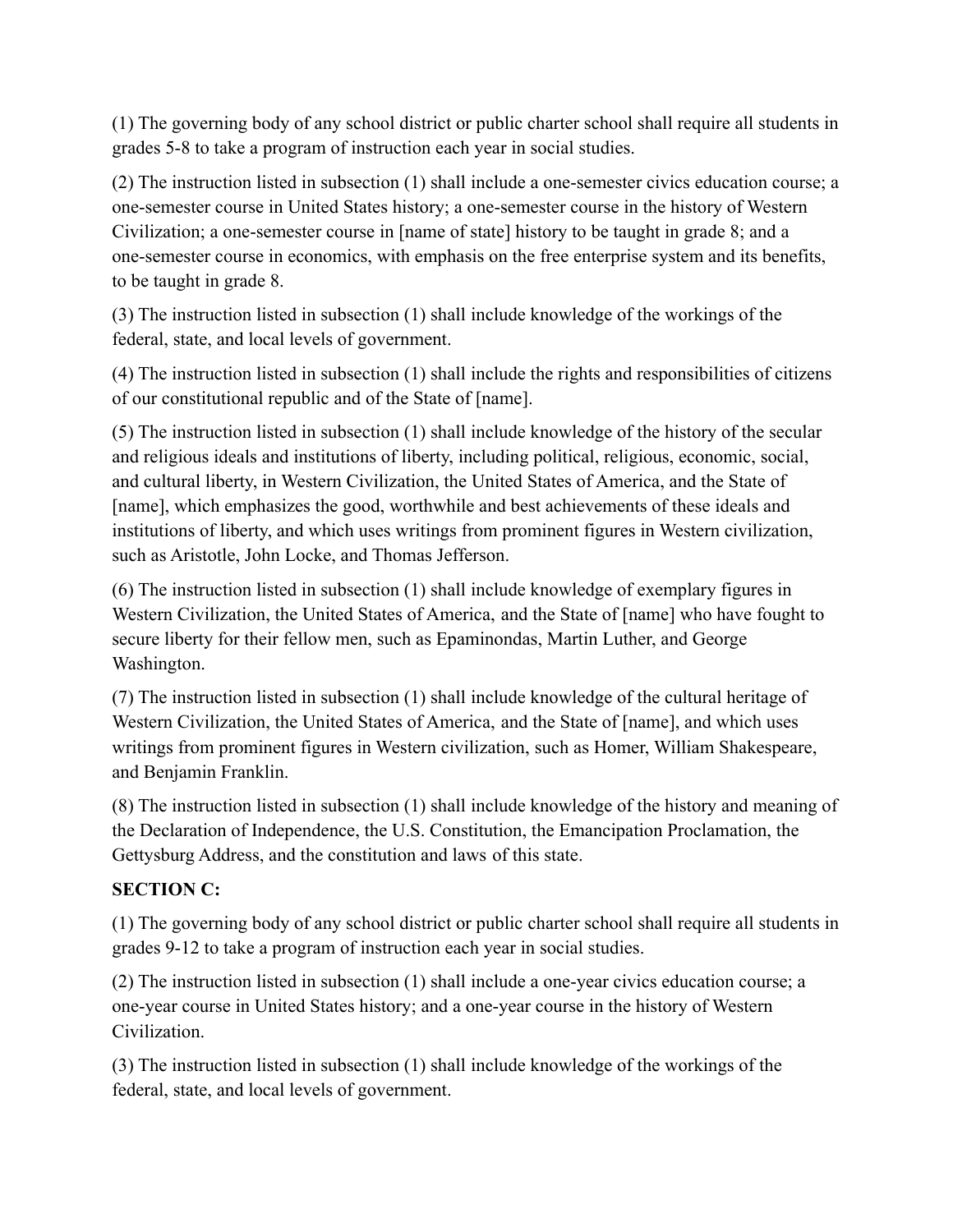(4) The instruction listed in subsection (1) shall include the rights and responsibilities of citizens of our constitutional republic and of the State of [name].

(5) The instruction listed in subsection (1) shall include knowledge of the history of the secular and religious ideals and institutions of liberty, including political, religious, economic, social, and cultural liberty, in Western Civilization, the United States of America, and the State of [name], which emphasizes the good, worthwhile and best achievements of these ideals and institutions of liberty, and which uses writings from prominent figures in Western civilization, such as Aristotle, John Locke, and Thomas Jefferson.

(6) The instruction listed in subsection (1) shall include knowledge of exemplary figures in Western Civilization, the United States of America, and the State of [name] who have fought to secure liberty for their fellow men, such as Epaminondas, Martin Luther, and George Washington.

(7) The instruction listed in subsection (1) shall include knowledge of the cultural heritage of Western Civilization, the United States of America, and the State of [name], and which uses writings from prominent figures in Western civilization, such as Homer, William Shakespeare, and Benjamin Franklin.

(8) The instruction listed in subsection (1) shall include knowledge of the history and meaning of the Declaration of Independence, the U.S. Constitution, the Emancipation Proclamation, the Gettysburg Address, and the constitution and laws of this state.

# **SECTION D:**

The governing body of any school district or public charter school shall require all students who receive a high school diploma to have received a passing grade in grades 9-12 in a one-year civics education course; a one-year course in United States history; and a one-year course in the history of Western Civilization.

# **SECTION E:**

The College, Career, and Civic Life (C3) Framework may not be used, drawn upon, or in any way incorporated, by any administrator, faculty member, or other public employee, into any state standards, frameworks, trainings, curricula, lesson plans, or other material.

# **SECTION F:**

If any provision of this chapter, or the application of any provision to any person or circumstance, is held to be invalid, the remainder of this chapter and the application of its provisions to any other person or circumstance shall not be affected thereby.

# **Existing State Statutes**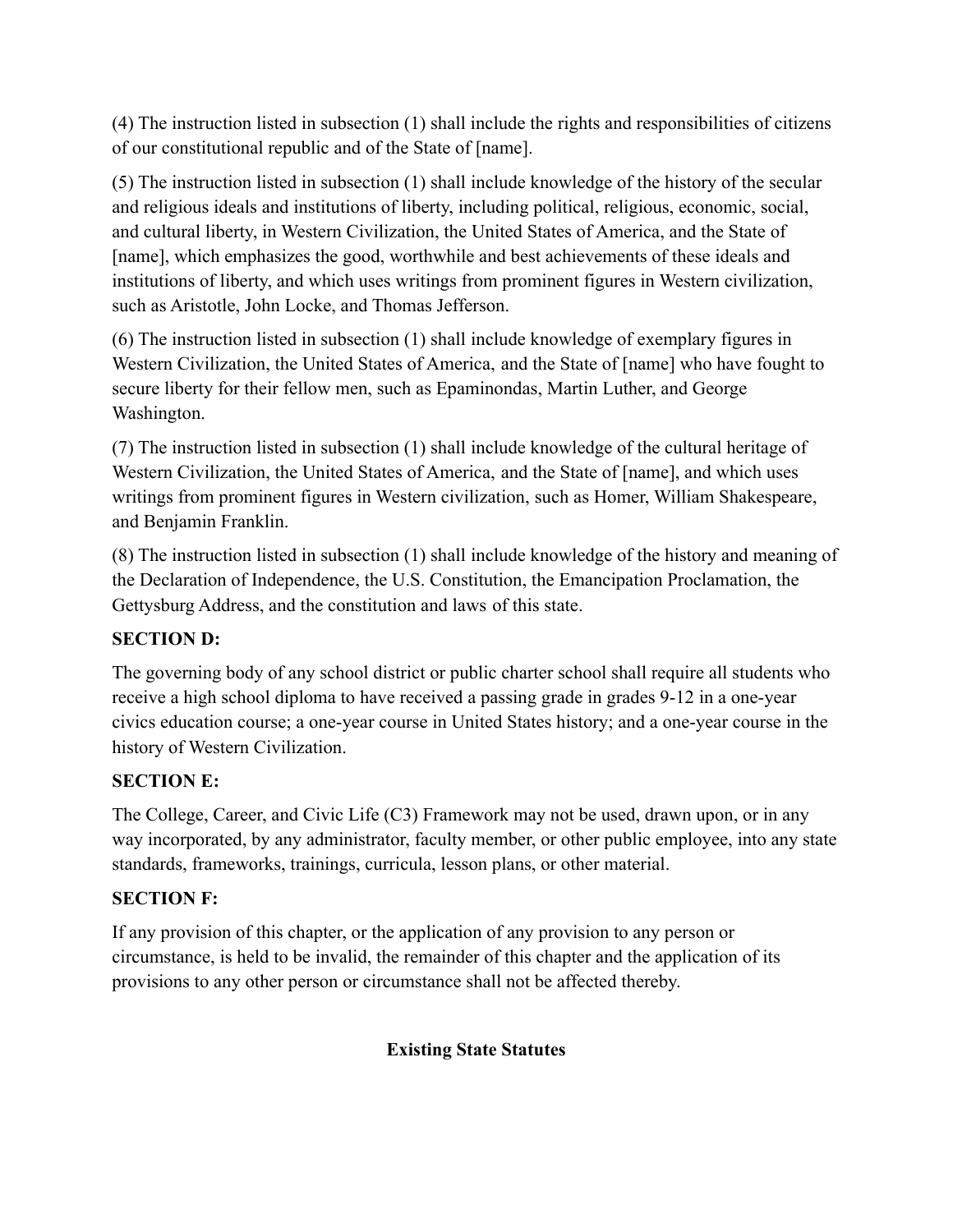### *Social Studies Curriculum*

Alabama: [Alabama Code Title 16. Education § 16-6B-2](https://codes.findlaw.com/al/title-16-education/al-code-sect-16-6b-2.html) [*High School Curriculum Requirements*]

Alaska: [AS 14.07.020](http://www.touchngo.com/lglcntr/akstats/statutes/title14/chapter07/section020.htm) [*Duties of the Department [of Education and Early Development*]

Arizona: [A.R.S. § 15-701](https://www.azleg.gov/ars/15/00701.htm) [*Common school; promotions; requirements; certificate; supervision of eighth grades by superintendent of high school district; high school admissions; academic credit; definition*]; [A.R.S. § 15-802](https://www.azleg.gov/ars/15/00802.htm) [*School instruction; exceptions; violations; classification; definitions*]

Arkansas: [A.C.A. § 6-15-1003](https://codes.findlaw.com/ar/title-6-education/ar-code-sect-6-15-1003.html) [*Academically competent students*]

California: [Cal Ed Code Div. 2 Part 20 Chap. 4 § 33540](https://leginfo.legislature.ca.gov/faces/codes_displaySection.xhtml?lawCode=EDC§ionNum=33540.) [*Instructional Quality Commission [33530 – 33546]*]; [Cal Ed Code Div. 4 Part 28, Chap.](https://leginfo.legislature.ca.gov/faces/codes_displaySection.xhtml?lawCode=EDC§ionNum=51210.) 2 § 51210 [*Course of Study, Grades 1 to 6 [51210 – 51212]*]; [Cal Ed Code Div. 4 Part 28, Chap.](https://leginfo.legislature.ca.gov/faces/codes_displaySection.xhtml?lawCode=EDC§ionNum=51220.) 2 § 51220 [*Courses of Study, Grades 7 to 12 [51220 – 51230]*]; [Cal Ed Code Div. 4 Part 28, Chap.](https://leginfo.legislature.ca.gov/faces/codes_displaySection.xhtml?lawCode=EDC§ionNum=51225.3.) 2 § 51225.3[*Courses of Study, Grades 7 to 12 [51220 – 51230]*]

Colorado: [C.R.S. 22-1-104](https://legiscan.com/CO/text/SB067/id/2384645/Colorado-2021-SB067-Enrolled.pdf) [*Teaching of history, culture, and civil government*]; [C.R.S.](https://codes.findlaw.com/co/title-22-education/co-rev-st-sect-22-33-104-5.html) [22-33-104.5](https://codes.findlaw.com/co/title-22-education/co-rev-st-sect-22-33-104-5.html) [*Home-based education—legislative declaration—definitions—guidelines*]

Connecticut: [CT Gen Stat § 10-16b](https://www.lawserver.com/law/state/connecticut/ct-laws/connecticut_statutes_10-16b) [*Prescribed courses of study*]

District of Columbia: [Rule 5-A2203.3](http://dcrules.elaws.us/dcmr/5-a2203) [*Academic Requirements*]

Florida: [Fla. Stat. § 1003.41](http://www.leg.state.fl.us/Statutes/index.cfm?App_mode=Display_Statute&URL=1000-1099/1003/Sections/1003.41.html) [*Next Generation Sunshine State Standards*]; [Fla. Stat. § 1003.4156](http://www.leg.state.fl.us/Statutes/index.cfm?App_mode=Display_Statute&Search_String=&URL=1000-1099/1003/Sections/1003.4156.html) [*General requirements for middle grades promotion*]; [Fla. Stat. § 1003.42](http://www.leg.state.fl.us/Statutes/index.cfm?App_mode=Display_Statute&Search_String=&URL=1000-1099/1003/Sections/1003.42.html) [*Required instruction*]; [Fla. Stat. § 1003.4282](http://www.leg.state.fl.us/Statutes/index.cfm?App_mode=Display_Statute&Search_String=&URL=1000-1099/1003/Sections/1003.4282.html) [*Requirements for a standard high school diploma*]

Hawaii: [HRS §302A-321](https://law.justia.com/codes/hawaii/2019/title-18/chapter-302a/section-302a-321/) [*Standards-based curriculum*]

Illinois: [105 ILCS 5/27-22](https://ilga.gov/legislation/ilcs/fulltext.asp?DocName=010500050K27-22) [*Required high school courses*]

Iowa: [Iowa Code § 256.7](https://www.legis.iowa.gov/docs/code/2021/256.7.pdf) [*Duties of state board*]; Iowa [Code § 256.11](https://www.legis.iowa.gov/docs/code/2021/256.11.pdf) [*Educational standards*]

Louisiana: [La. R.S. 17:24.4](http://legis.la.gov/legis/Law.aspx?d=80356) [*Louisiana Competency-Based Education Program; statewide standards for required subjects; Louisiana Educational Assessment Program; parish or city school board comprehensive pupil progression plans; waivers*]

Maine: [M.R.S. Title 20-A §4711](https://www.mainelegislature.org/legis/statutes/20-A/title20-Asec4711.html) [*Elementary course of study*]; [M.R.S. Title 20-A §4712](https://www.mainelegislature.org/legis/statutes/20-A/title20-Asec4712.html) [*Junior high school or middle school course of study*]; M.R.S. [Title 20-A §4721](https://www.mainelegislature.org/legis/statutes/20-A/title20-Asec4721.html) [*General requirement*]; [M.R.S. Title 20-A §4722](https://www.mainelegislature.org/legis/statutes/20-A/title20-Asec4722.html) [*High school diploma standards*]; [M.R.S. Title 20-A §6209](https://www.mainelegislature.org/legis/statutes/20-A/title20-Asec6209.html) [*System of learning results established*]

Maryland: [Md. Code Regs. 13A.03.02.03](https://casetext.com/regulation/maryland-administrative-code/title-13a-state-board-of-education/subtitle-03-general-instructional-programs/chapter-13a0302-graduation-requirements-for-public-high-schools-in-maryland/section-13a030203-enrollment-and-credit-requirements) [*Enrollment and Credit Requirements*]; [Md. Code](https://casetext.com/regulation/maryland-administrative-code/title-13a-state-board-of-education/subtitle-04-specific-subjects/chapter-13a0408-program-in-social-studies/section-13a040801-requirements-for-social-studies-instructional-programs-for-grades-prekindergarten-12?) [Regs. 13A.04.08.01\[](https://casetext.com/regulation/maryland-administrative-code/title-13a-state-board-of-education/subtitle-04-specific-subjects/chapter-13a0408-program-in-social-studies/section-13a040801-requirements-for-social-studies-instructional-programs-for-grades-prekindergarten-12?)*Requirements for Social Studies Instructional Programs for Grades Prekindergarten – 12*]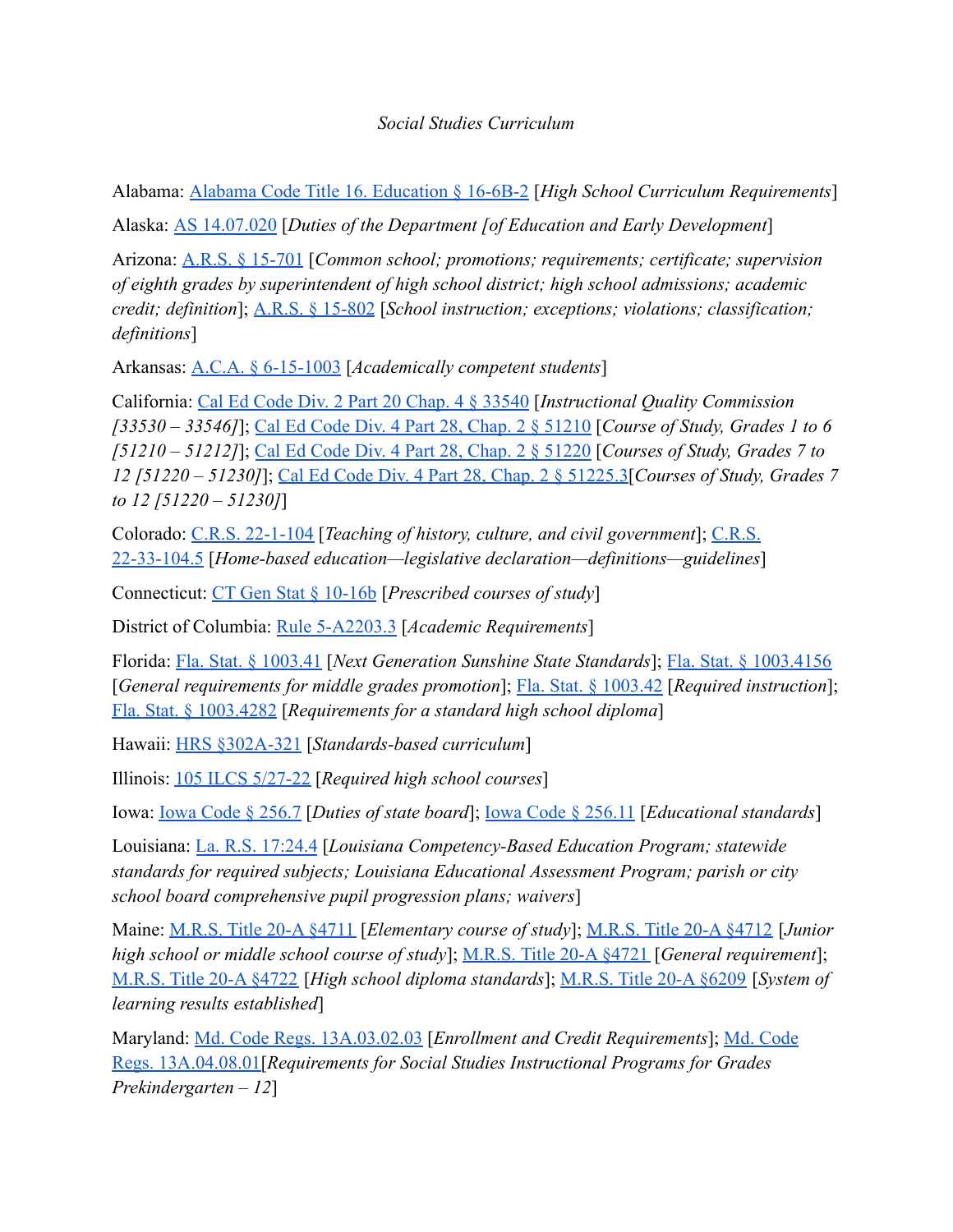Massachusetts: [Ma. Gen. Laws, Ch.69, §1D](https://malegislature.gov/Laws/GeneralLaws/PartI/TitleXII/Chapter69/Section1D) [*Statewide educational goals; academic standards; vocational training; grant program*]; [Ma. Gen. Laws,](https://malegislature.gov/Laws/GeneralLaws/PartI/TitleXII/Chapter71/Section2) Ch. 71, §2 [*Teaching of history and social science; professional development; student-led civic projects; commonwealth civics challenge*]

Michigan: [MCL 380.1168](http://www.legislature.mi.gov/(S(wq4pqgmxgng5tgk2ti4aj4xh))/mileg.aspx?page=getObject&objectName=mcl-380-1168) [*Social studies curriculum; inclusion of age- and grade-appropriate instruction about genocide; governor's council on genocide and Holocaust education; creation; members; appointment; vacancy; removal; meetings; election of chairperson and other officers; quorum; conduct of business at public meeting; writing subject to freedom of information act; expenses; use of state funds; duties; advisory body; definitions.*]; [MCL 380.1278](http://www.legislature.mi.gov/(S(wq4pqgmxgng5tgk2ti4aj4xh))/mileg.aspx?page=getObject&objectname=mcl-380-1278) [*Core academic curriculum*]; [MCL 380.1278a](http://www.legislature.mi.gov/(S(wq4pqgmxgng5tgk2ti4aj4xh))/mileg.aspx?page=getObject&objectName=mcl-380-1278a) [*Requirements for high school diploma*]; [MCL 380.1278b](http://www.legislature.mi.gov/(S(wq4pqgmxgng5tgk2ti4aj4xh))/mileg.aspx?page=getObject&objectName=mcl-380-1278b) [*Award of high school diploma; credit requirements; personal curriculum; annual report*]; [MCL](http://www.legislature.mi.gov/(S(3rbnpte1hp4wayhnmvbwjeyg))/mileg.aspx?page=getObject&objectName=mcl-380-1279g) [380.1279g](http://www.legislature.mi.gov/(S(3rbnpte1hp4wayhnmvbwjeyg))/mileg.aspx?page=getObject&objectName=mcl-380-1279g) [*Michigan merit examination; definitions*]

Minnesota: [Minn. Stat. § 120A.22](https://www.revisor.mn.gov/statutes/cite/120A.22) [*Compulsory instruction*]; [Minn. Stat. § 120B.021](https://www.revisor.mn.gov/statutes/cite/120B.021) [*Required academic standards*]; [Minn. Stat. § 120B.30](https://www.revisor.mn.gov/statutes/cite/120B.30) [*Statewide testing and reporting system*]

Missouri: [RSMo 160.257](https://revisor.mo.gov/main/OneSection.aspx?section=160.257&bid=7749&hl=%22social+studies%22%u2044) [*Pupil testing for competency in certain subjects — each school district to establish — department of elementary and secondary education, duties, limitations*]

Nebraska: [Neb. Rev. Stat. § 79-701](https://nebraskalegislature.gov/laws/statutes.php?statute=79-701) [*Mission of public school system*]; [Neb. Rev. Stat. §](https://nebraskalegislature.gov/laws/statutes.php?statute=79-760.01) [79-760.01](https://nebraskalegislature.gov/laws/statutes.php?statute=79-760.01) [*Academic content standards; State Board of Education; duties*]

Nevada: [NV Rev Stat § 389.018](https://www.leg.state.nv.us/nrs/NRS-389.html#NRS389Sec018) [*Designation of core academic subjects; minimum units of credit required in high school; exception; additional subjects to be taught. [Effective July 1, 2022.]*]; [NV Rev Stat § 389.520](https://www.leg.state.nv.us/nrs/NRS-389.html#NRS389Sec520) [*Establishment of standards; periodic review of standards; adoption of standards by State Board; establishment of policy for ethical, safe and secure use of computers*]

New Mexico: [NMSA §22-13-1](https://codes.findlaw.com/nm/chapter-22-public-schools/nm-st-sect-22-13-1.html) [*Subject areas; minimum instructional areas required; accreditation*]; [NMSA §22-13-1.1\[](https://codes.findlaw.com/nm/chapter-22-public-schools/nm-st-sect-22-13-1-1.html)*Graduation requirements*]

North Carolina: [N.C. Gen. Stat. § 115C-12](https://www.ncleg.net/enactedlegislation/statutes/html/bysection/chapter_115c/gs_115c-12.html) [*Powers and duties of the Board generally*]; [N.C.](https://www.ncleg.gov/EnactedLegislation/Statutes/PDF/BySection/Chapter_115C/GS_115C-81.5.pdf) [Gen. Stat. §115C.81.5](https://www.ncleg.gov/EnactedLegislation/Statutes/PDF/BySection/Chapter_115C/GS_115C-81.5.pdf)[*Standard course of study*]

North Dakota: [N.D. Cent. Code § 15.1-21-01](https://casetext.com/statute/north-dakota-century-code/title-151-elementary-and-secondary-education/chapter-151-21-curriculum-and-testing/section-151-21-01-elementary-and-middle-schools-required-instruction) [*Elementary and middle schools – Required instruction*]; [N.D. Cent. Code § 15.1-21-02](https://casetext.com/statute/north-dakota-century-code/title-151-elementary-and-secondary-education/chapter-151-21-curriculum-and-testing/section-151-21-02-effective-812021-high-schools-required-units) [*High schools – Required units*]; [N.D. Cent. Code §](https://casetext.com/statute/north-dakota-century-code/title-151-elementary-and-secondary-education/chapter-151-21-curriculum-and-testing/section-151-21-022-effective-812025-high-school-graduation-minimum-requirements) [15.1-21-02.2](https://casetext.com/statute/north-dakota-century-code/title-151-elementary-and-secondary-education/chapter-151-21-curriculum-and-testing/section-151-21-022-effective-812025-high-school-graduation-minimum-requirements) [*High school graduation – Minimum requirements*]; [N.D. Cent. Code § 15.1-21-25](https://casetext.com/statute/north-dakota-century-code/title-151-elementary-and-secondary-education/chapter-151-21-curriculum-and-testing/section-151-21-25-high-school-graduation-minimum-requirements) [*High school graduation – Minimum requirements*]

Ohio: [Ohio Rev. Code Ann. §3313.603](https://codes.ohio.gov/ohio-revised-code/section-3313.603) [*Requirements for high school graduation; workforce or college preparatory units*]

Pennsylvania: [24 P.S. § 16-1605](https://codes.findlaw.com/pa/title-24-ps-education/pa-st-sect-24-16-1605.html) [*Courses of study*]; [24 P.S. § 16-1613](https://codes.findlaw.com/pa/title-24-ps-education/pa-st-sect-24-16-1613.html) [*High school certificates*]

Texas: [Texas Education Code §4.002](https://statutes.capitol.texas.gov/Docs/ED/htm/ED.4.htm) [*Public Education Academic Goals*]; [Texas Education](https://statutes.capitol.texas.gov/Docs/ED/htm/ED.28.htm#28.001) [Code §28.002](https://statutes.capitol.texas.gov/Docs/ED/htm/ED.28.htm#28.001) [*Required Curriculum*]

Utah: [Utah Code Ann. § 53E-4-202](https://le.utah.gov/xcode/Title53E/Chapter4/53E-4-S202.html?v=C53E-4-S202_2021050520210701) [*Core standards for Utah public schools*]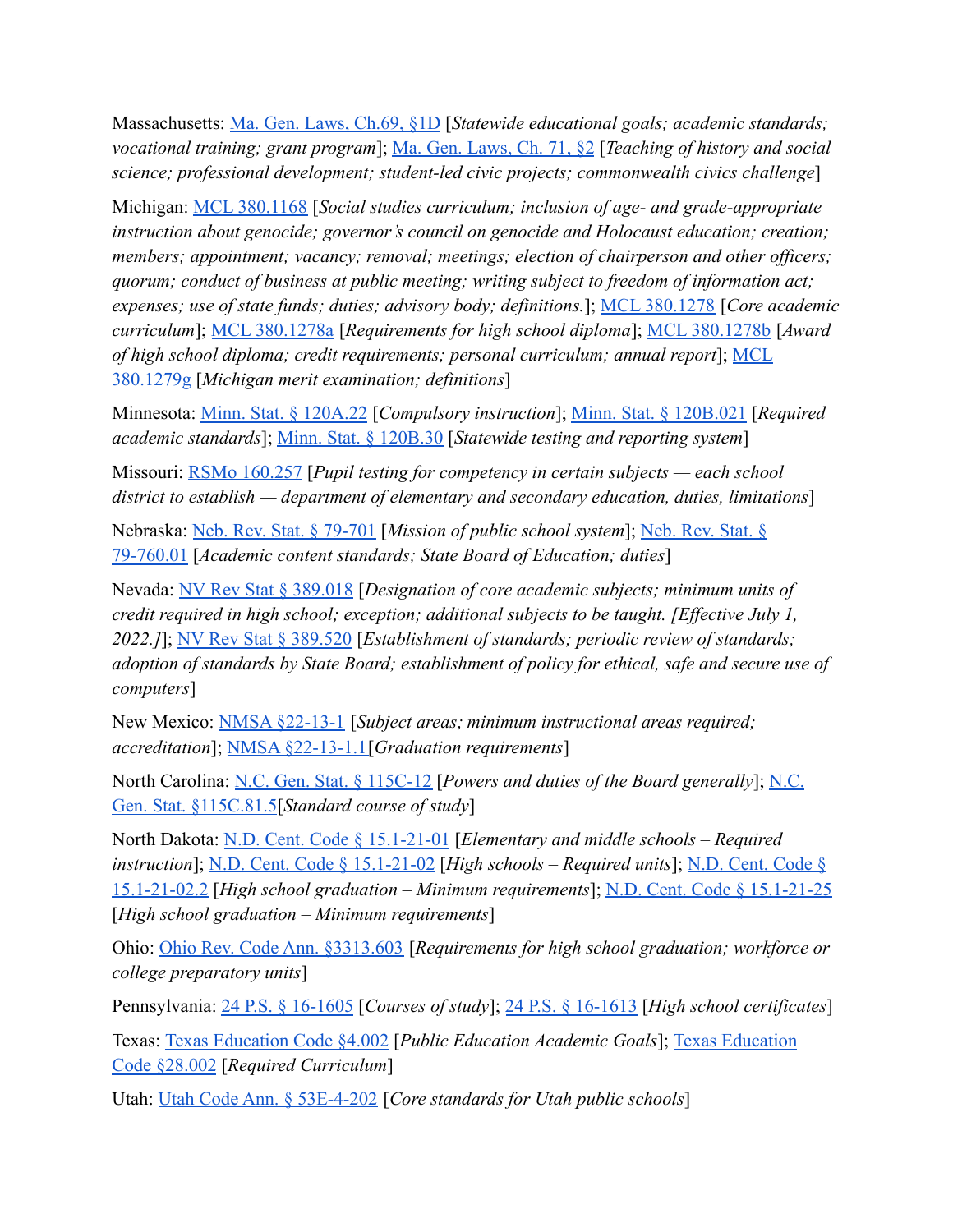Virginia: [Va. Code Ann. § 22.1-200.2](https://law.lis.virginia.gov/vacode/title22.1/chapter13/section22.1-200.2/) [*Minimum instructional time; optional unstructured recreational time*]

Washington: [Rev. Code Wash. § 28A.230.095](https://app.leg.wa.gov/RCW/default.aspx?cite=28A.230.095) [*Essential academic learning requirements and assessments—Verification reports*]

Wisconsin: [Wi. Stat. sec. 118.33](https://docs.legis.wisconsin.gov/statutes/statutes/118/33) [*High school graduation standards; criteria for promotion*]

Wyoming: [Wyo. Stat. Ann. § 21-9-101](https://codes.findlaw.com/wy/title-21-education/wy-st-sect-21-9-101.html) [*Educational programs for schools; standards; core of knowledge and skills; special needs programs; class size requirements; cocurricular activities*]

### *State History*

Arizona: [A.R.S. § 15-710](https://www.azleg.gov/ars/15/00710.htm) [*Instruction in state and federal constitutions, American institutions and history of Arizona*]

Arkansas: [ACA § 6-16-124](https://codes.findlaw.com/ar/title-6-education/ar-code-sect-6-16-124.html) [*Arkansas history--Required social studies course*]

Florida: [Fla. Stat. § 1003.42](http://www.leg.state.fl.us/Statutes/index.cfm?App_mode=Display_Statute&Search_String=&URL=1000-1099/1003/Sections/1003.42.html) [*Required instruction*]

Georgia: [O.C.G.A. § 20-2-142](https://law.justia.com/codes/georgia/2019/title-20/chapter-2/article-6/part-2/section-20-2-142/) [*Prescribed courses*]

Indiana: [IC 20-30-5-22](http://iga.in.gov/legislative/laws/2020/ic/titles/020#20-30-5-22) [*Elective course on Indiana studies*]

Kansas: [K.S.A. 72-3214](https://www.ksrevisor.org/statutes/chapters/ch72/072_032_0014.html) [*Required subjects in elementary schools*]; [K.S.A. 72-3235](https://www.ksrevisor.org/statutes/chapters/ch72/072_032_0035.html) [*Kansas history and government, required course; duties of state board*]

Maine: [M.R.S. Title 20-A §4706](http://www.mainelegislature.org/legis/statutes/20-a/title20-Asec4706.html) [*Instruction in American history, Maine studies and Maine Native American history*]

Nevada: [NV Rev Stat § 389.057](https://www.leg.state.nv.us/nrs/NRS-389.html#NRS389Sec057) [*Instruction in American history; exception*]

New Hampshire: [NH RSA §189:11](http://www.gencourt.state.nh.us/rsa/html/xv/189/189-11.htm) [*Instruction in National and State History and Government*]

New Jersey: [N.J. Stat. § 18A:35-1](https://njlaw.rutgers.edu/collections/njstats/showsect.php?title=18a&chapter=35§ion=1&actn=getsect) [*2-year course of study in history*]; [N.J. Stat. § 18A:35- 2](https://njlaw.rutgers.edu/collections/njstats/showsect.php?title=18a&chapter=35§ion=2&actn=getsect) [*Contents of course of study*]; [N.J. Stat. § 18A:35-3;](https://njlaw.rutgers.edu/collections/njstats/showsect.php?title=18a&chapter=35§ion=3&actn=getsect) [*Course in civics, geography and history of New Jersey*]

New Mexico: [NMSA §22-13-1](https://codes.findlaw.com/nm/chapter-22-public-schools/nm-st-sect-22-13-1.html) [*Subject areas; minimum instructional areas required; accreditation*]; [NMSA §22-13-1.1\[](https://codes.findlaw.com/nm/chapter-22-public-schools/nm-st-sect-22-13-1-1.html)*Graduation requirements*]

North Carolina: [N.C. Gen. Stat. §115C.81.40](https://www.ncleg.gov/EnactedLegislation/Statutes/PDF/BySection/Chapter_115C/GS_115C-81.40.pdf) [*North Carolina history and geography*]

North Dakota: [N.D. Cent. Code § 15.1-21-01](https://casetext.com/statute/north-dakota-century-code/title-151-elementary-and-secondary-education/chapter-151-21-curriculum-and-testing/section-151-21-01-elementary-and-middle-schools-required-instruction) [*Elementary and middle schools - Required instruction*]; [N.D. Cent. Code § 15.1-21-02](https://casetext.com/statute/north-dakota-century-code/title-151-elementary-and-secondary-education/chapter-151-21-curriculum-and-testing/section-151-21-02-effective-812021-high-schools-required-units) [*High schools - Required units*]; [N.D. Cent. Code §](https://casetext.com/statute/north-dakota-century-code/title-151-elementary-and-secondary-education/chapter-151-21-curriculum-and-testing/section-151-21-022-effective-812025-high-school-graduation-minimum-requirements) [15.1-21-02.2](https://casetext.com/statute/north-dakota-century-code/title-151-elementary-and-secondary-education/chapter-151-21-curriculum-and-testing/section-151-21-022-effective-812025-high-school-graduation-minimum-requirements) [*High school graduation - Minimum requirements*]; [N.D. Cent. Code § 15.1-21-25](https://casetext.com/statute/north-dakota-century-code/title-151-elementary-and-secondary-education/chapter-151-21-curriculum-and-testing/section-151-21-25-high-school-graduation-minimum-requirements) [*High school graduation - Minimum requirements*]

Ohio: [Ohio Rev. Code Ann. §3313.60](https://codes.ohio.gov/ohio-revised-code/section-3313.60) [*Prescribed curriculum*]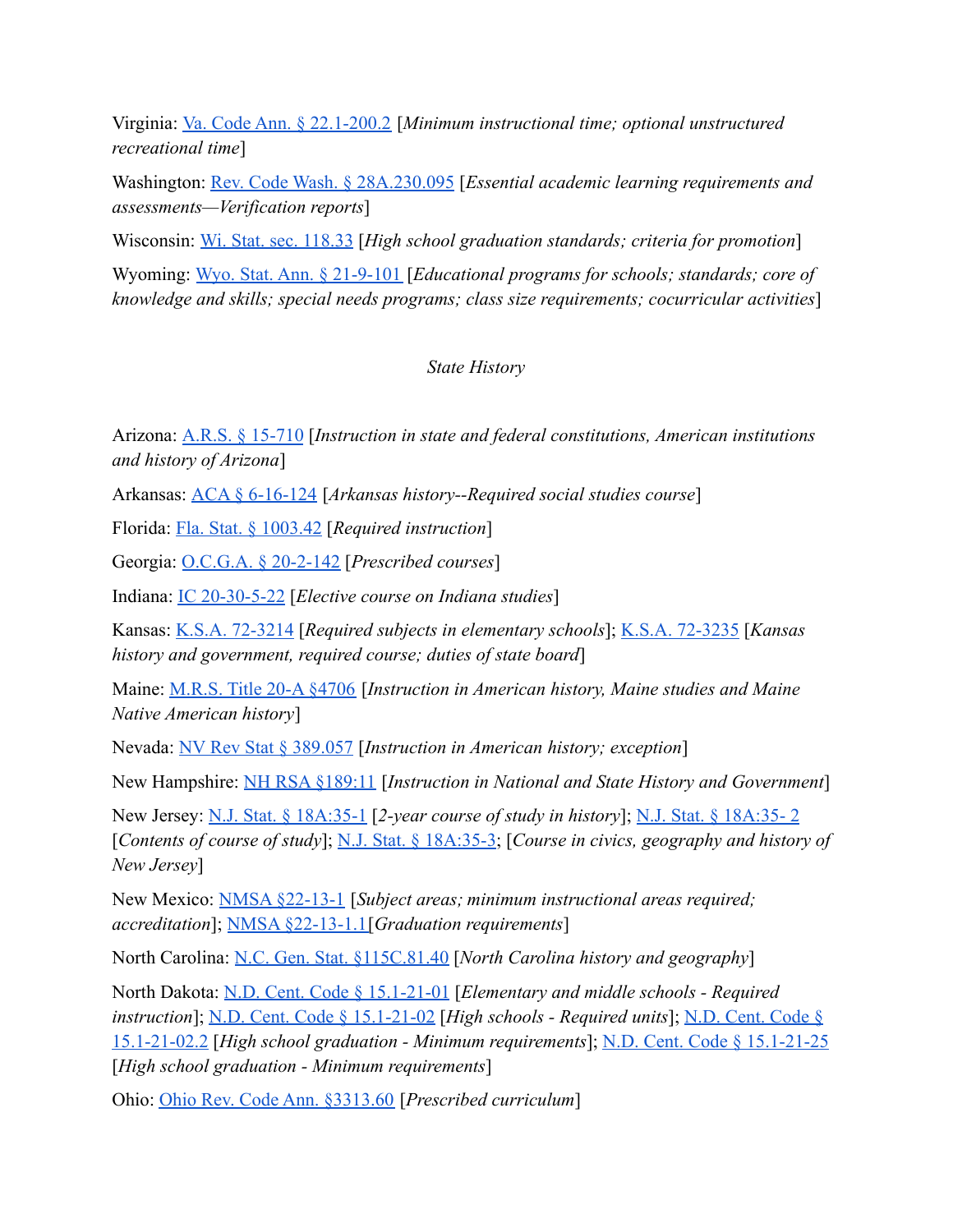Oklahoma: [Okla. Stat. tit. 70, § 11-103](https://casetext.com/statute/oklahoma-statutes/title-70-schools/70-11-103-courses-for-instruction-what-to-include) [*Courses for instruction - What to include*]; [Okla. Stat.](https://legiscan.com/OK/text/HB2030/id/2382036/Oklahoma-2021-HB2030-Enrolled.pdf) [tit. 70, § 11-103.6](https://legiscan.com/OK/text/HB2030/id/2382036/Oklahoma-2021-HB2030-Enrolled.pdf) [*State Board of Education - Adoption of subject matter standards - Option for high school graduation - Adoption and approval of promotional system*]

Pennsylvania: [24 P.S. § 13-1327.1](https://codes.findlaw.com/pa/title-24-ps-education/pa-st-sect-24-13-1327-1.html) [*Home education program*]; [24 P.S. § 15-1511](https://codes.findlaw.com/pa/title-24-ps-education/pa-st-sect-24-15-1511.html) [*Subjects of instruction; flag code*]; <u>[P.S. § 16-1605](https://codes.findlaw.com/pa/title-24-ps-education/pa-st-sect-24-16-1605.html)</u> [*Courses of study*]

Tennessee: [Tenn. Code Ann. § 49-6-1015](https://casetext.com/statute/tennessee-code/title-49-education/chapter-6-elementary-and-secondary-education/part-10-curriculum-generally/section-49-6-1015-senator-douglas-henry-tennessee-history-act) [*Senator Douglas Henry Tennessee History Act*]

Texas: [Texas Education Code §28.002](https://statutes.capitol.texas.gov/Docs/ED/htm/ED.28.htm#28.001) [*Required Curriculum*]; [Texas Government Code, Title 4,](https://legiscan.com/TX/text/HB2497/id/2407888/Texas-2021-HB2497-Enrolled.html) [Subtitle D, Chapter 451](https://legiscan.com/TX/text/HB2497/id/2407888/Texas-2021-HB2497-Enrolled.html) [*Texas 1836 Project*]

Utah: [Utah Code Ann. § 53G-10-204](https://le.utah.gov/xcode/Title53G/Chapter10/53G-10-S204.html) [*Civic and character education -- Definitions -- Legislative finding -- Elements -- Reporting requirements*]

Vermont: [Vt. Stat. Ann. tit. 16 § 906](https://legislature.vermont.gov/statutes/section/16/023/00906) [*Course of study*]

Virginia: [Va. Code Ann. § 22.1-200](https://law.lis.virginia.gov/vacode/title22.1/chapter13/section22.1-200/) [*Subjects taught in elementary grades*]

West Virginia: [W. Va. Code § 18-2-9](https://www.wvlegislature.gov/wvcode/ChapterEntire.cfm?chap=18&art=2§ion=9#:~:text=Required%20courses%20of%20instruction.,the%20State%20of%20West%20Virginia.) [*Required course of instruction*]

Wisconsin: [Wi. Stat. § 118.01](https://docs.legis.wisconsin.gov/statutes/statutes/118/01) [*Educational goals and expectations*]

*Free Enterprise*

Delaware: [14 DE Code § 4103](https://delcode.delaware.gov/title14/c041/sc01/index.html#4103.) [*Teaching Constitution of the United States, Constitution and government of Delaware and the free enterprise system*]

Florida: [Fla. Stat. § 1003.42](http://www.leg.state.fl.us/Statutes/index.cfm?App_mode=Display_Statute&Search_String=&URL=1000-1099/1003/Sections/1003.42.html) [*Required instruction*]

Illinois: [105 ILCS 5/27-21](https://www.ilga.gov/legislation/ilcs/fulltext.asp?DocName=010500050K27-21) [*History of United States*]

Louisiana: [La. R.S. 17:274](http://legis.la.gov/legis/Law.aspx?d=80399) [*Free enterprise; elective course*]; [La. R.S. 17:274.1](http://legis.la.gov/legis/Law.aspx?d=80400) [*Civics and Free Enterprise; required; exceptions*]

North Carolina: [N.C. Gen. Stat. §115C.81.45](https://www.ncleg.gov/EnactedLegislation/Statutes/PDF/BySection/Chapter_115C/GS_115C-81.45.pdf) [*Classes conducted in English; citizenship; and civic literacy*]

Tennessee: [Tenn. Code Ann. § 49-6-1205](https://casetext.com/statute/tennessee-code/title-49-education/chapter-6-elementary-and-secondary-education/part-12-junior-and-senior-high-schools-curriculum/section-49-6-1205-free-enterprise-system) [*Free enterprise system*]

Texas: [Texas Education Code §28.002](https://statutes.capitol.texas.gov/Docs/ED/htm/ED.28.htm#28.001) [*Required Curriculum*]

Utah: [Utah Code Ann. § 53G-10-204](https://le.utah.gov/xcode/Title53G/Chapter10/53G-10-S204.html) [*Civic and character education -- Definitions -- Legislative finding -- Elements -- Reporting requirements*]

*College, Career, and Civic Life (C3) Framework for Social Studies State Standards*